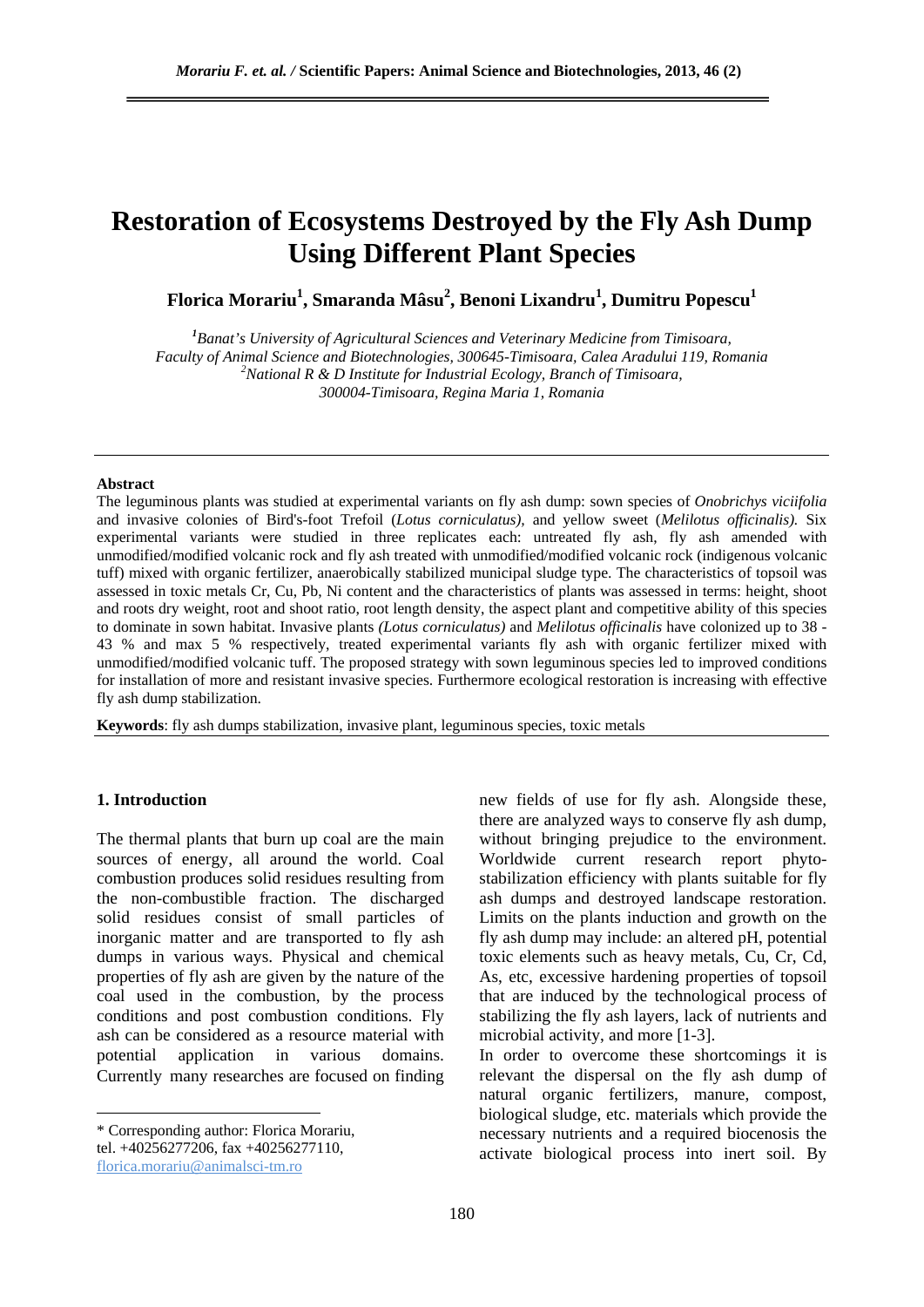incorporating organic fertilizers and inoculating a microbial substrate in the superior layers of the fly ash dump, there can be rapidly formed a vegetation cover resistant to biogeochemical and climatic conditions. Phyto-stabilization studies focus especially on adapting some leguminous species which can subsequently contribute to nitrogen fixation in the soil [4-6].

If this method of fly ash dump vegetation can be economically justified from the price cost – environmental protection, the deposit may be included in a vegetation strategy. The decay of dead vegetation layers determines the forming of a primary layer of humus, which facilitates every year its growth and vegetation preservation. After a long period of time in the crop sown with leguminous plants, invasive plants are installed which are more resistant and end up colonizing increasing areas [7].

The current study was conducted over a three year period on the leguminous plant *Onobrichys viciifolia*, seeded on experimental lots placed on the fly ash dump C.E.T. Timisoara and it sought to evaluate the degree of plant germination, development and perpetuation in time. During the third year there the installation of invasive plants was monitored in addition. Lot of data was the basis of a general strategic program of rapid and efficient reconstruction of the destroyed landscape by vegetation the fly ash dump.

# **2. Materials and methods**

Fly ash dump is situated on fertile soil in Banat. The fly ash dump is formed of solid residues from burning lignite, in C.E.T. Timisoara. The experimental blocks were located on fly ash dump (+45° 47' 3.33", +21° 12' 54.01"). Each experimental variant occupies 10  $m<sup>2</sup>$  (2 m x 5 m dimensions). The experimental variants applied in this study were arranged in a completely randomized block design with three replicates each. Between the experimental variants a 0.5 m corridor was left so that each lot would be personalized. The experimental variants have been prepared with the following characteristics: fly ash variant C, amended fly ash with  $5$  t/ha<sup>-1</sup> volcanic rock, native indigenous tuff of Marsid Carrier CT1, amended fly ash with  $5$  t/ha<sup>-1</sup> modified indigenous tuff of Marsid CT2, the fly ash fertilized with  $25$  t/ha<sup>-1</sup> biosolids (anaerobically

stabilized sewage sludge) CB, fertilized fly ash with 25 t/ha<sup>-1</sup> biosolids mixed with 5 t/ha<sup>-1</sup> native indigenous tuff CBT1 and fertilized fly ash with 25 t/ha<sup>-1</sup> biosolids mixed with 5 t/ha<sup>-1</sup> modified indigenous tuff CBT2. The experimental variants are seeded with the leguminous species *Onobrichys viciifolia.* At experimental block 18 samples of experimental soils variants were analyzed. The modified volcanic tuff (called tuff-Aln) was prepared in the E.C.O.I.N.D. Laboratory patent. Fly ash and soil samples analysis was done to determine the total Fe, Cr, Cu, Ni, Pb, and Zn concentrations according to the analysis method: the heavy metals were extracted from the soil samples by heating with Aqua Regia for 2 h, at reflux. After interrupting the heat, the system was left in stand-by for 16 h. Then the samples were diluted in a flask with distilled water to exactly 50 ml. Plant tissues were thoroughly washed with distilled water to remove any soil particles attached to plant surfaces. The tissues were dried (105°C) to a constant weight. Plant samples with precise weight are then brought to 550 °C; to the residual materials 5ml of concentrated hydrochloric acid are added, samples are maintained 30 minutes on the dry sand bath. After filtering those in a paper filter with small porosity, they were taken to a calibrated flask with hydrochloric acid 1:1 solution. Plant and soil extracts analysis was done using a spectrophotometer, Atomic Absorption Spectrophotometer, GBC Avanta AAS, GBC Scientific Equipment Ltd. Company. From the chemical analysis of the topsoil from the experimental block resulted that it contains Cr 85.5±5.3 g/kg DM, Cu 52.4±3.3 g/kg DM, Fe 4754±52.5 g/kg DM, Ni 34.7±2.5 g/kg DM, Pb 8.8±2.1 g/kg DM, Zn 68.5±3.9 g/kg DM.

The relative abundance and coverage of examined species in relation to time were analyzed from 18 phytocoenological of the plant cover on experimental block. The releve were obtained by Braun Blanquet Releve. The Braun Blanquet Releve approach is based on intentional non random selection of sampling plots typical or representative for plants community type and on visual estimates of abundance and plant cover.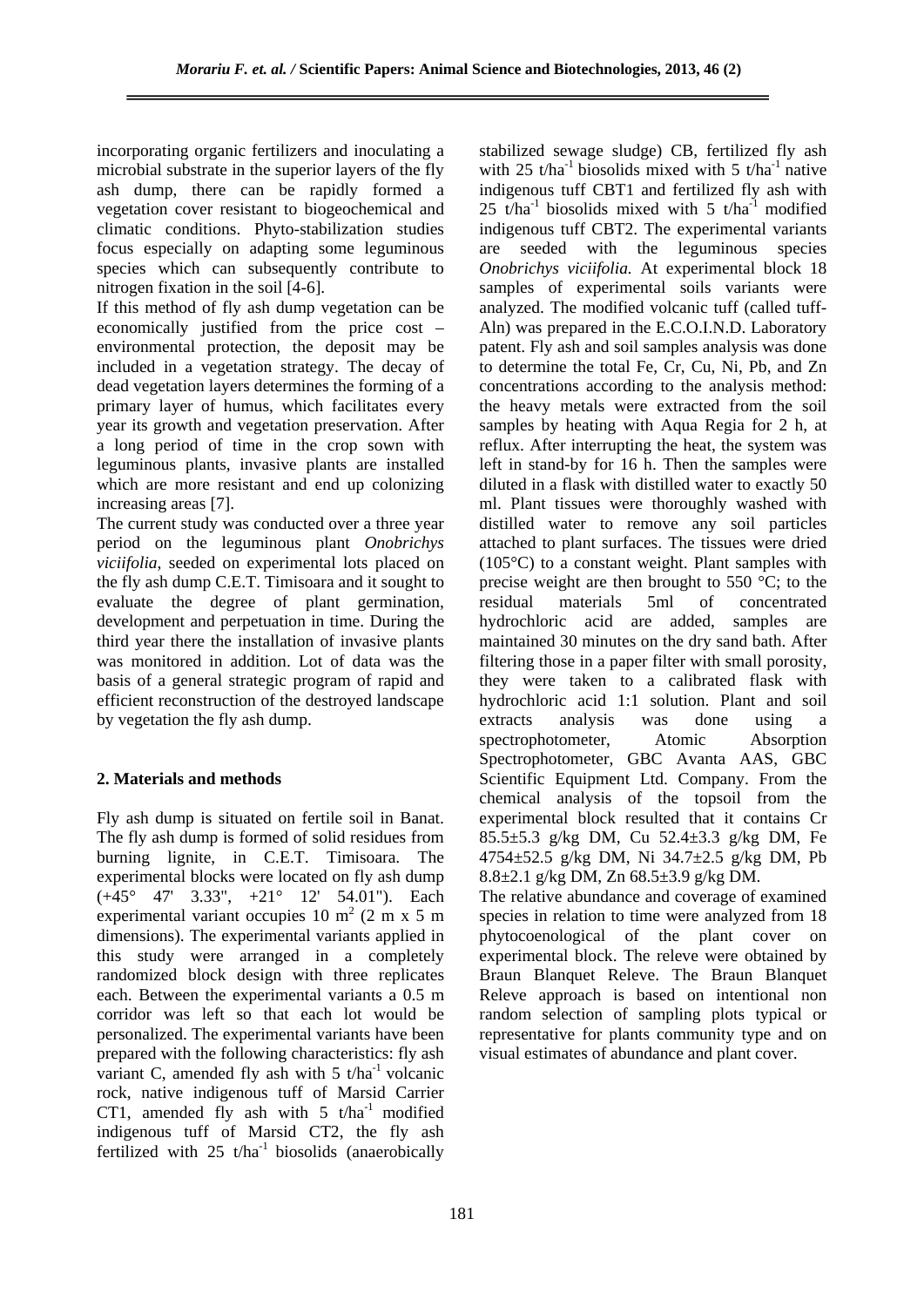# **3. Results and discussion**

From studies conducted it is revealed that during the seasonal cycles takes place the growth of the plants, their decay and formation of a cover layer of decayed plants which may differ very much from the base layers, of fly ash from which they started. The plants raised during the first year are not harvested; they are allowed to fructify and then are left on the ground in order to contribute to humus formation. It is noticed the fact that the plants grown on the untreated/treated with tuff variants completely dry out. The following year on these variants there will be seeded new

quantities of seeds of the same plant. On the experimental variants fertilized in the absence / presence of unmodified or modified volcanic tuff, the plants fructify. The fallen resulted seeds will fill the empty spaces, resulted either by a lack of germination or by the drying out of the plants during a very warm and drought summer. The plants grown in the second year of experiment were harvested, after the fruiting period. The characteristics of *Onobrichys viciifolia* plants resulted in the second year of experiment from variants of untreated/treated soil are given in table 1.

**Table 1.** The characteristics of *Onobrichys viciifolia* in different fly ash experimental variants after two years of crop. Values are means of three replicates. Total samples analyzed for each parameter was n=18

| (3 replicates x 6 treatments) |                                   |                                                |                                        |                                      |                                 |                                 |                                 |  |
|-------------------------------|-----------------------------------|------------------------------------------------|----------------------------------------|--------------------------------------|---------------------------------|---------------------------------|---------------------------------|--|
| No.                           | Parameters                        | Experimental variants                          |                                        |                                      |                                 |                                 |                                 |  |
|                               |                                   | C                                              | CT <sub>1</sub>                        | CT <sub>2</sub>                      | CB                              | CBT <sub>1</sub>                | CBT <sub>2</sub>                |  |
| 1                             | Plant height (cm)                 | $16\pm 2$                                      | $18+2$                                 | $20 \pm 5$                           | $35+5$                          | $33+5$                          | $38 + 4$                        |  |
| $\overline{2}$                | Shoot dry weight<br>(g/kg DM)     | 19.8                                           | 30.1                                   | 30.5                                 | 33.1                            | 29.1                            | 39.5                            |  |
| 3                             | Roots dry weight<br>(g/kg DM)     | 32.1                                           | 36.1                                   | 33.2                                 | 42.3                            | 45.4                            | 42.5                            |  |
| $\overline{4}$                | Root and shoot ratio<br>(g)       | 1.6                                            | 1.2                                    | 1.1                                  | 1.3                             | 1.6                             | 1.1                             |  |
| 5                             | Root length<br>$min. - max. (cm)$ | $9 - 16$                                       | $10 - 13$                              | $12 - 14$                            | $12 - 18$                       | $12 - 20$                       | $20 - 25$                       |  |
| 6                             | Plants aspect                     | <b>Shows</b><br>chlorosis<br>and drying<br>out | <b>Shows</b><br>chlorosis,<br>fructify | <b>Shows</b><br>chlorosis.<br>drying | Green<br>biomass.<br>fructifies | Green<br>biomass.<br>fructifies | Green<br>biomass.<br>fructifies |  |

The table 1 shows that treating the fly ash layer with volcanic tuff as such or modified determined the forming of a vegetal layer which suffers from chlorosis and partial necrosis of the leaves including in the second year. The plants reach a height of  $16 - 20$  cm in the aerial part of plants, and the roots have a length of 9 - 16 cm. Root and shoot weight ratio (g) ranged between 1.1 - 1.6. The bigger mass quantity of roots vs. the quantity of the aerial parts explains the fact that these plants resist in the soil without nutrients during long dry periods and excessive heat.

The addition of organic fertilizer in the absence/presence of indigenous volcanic tuff unmodified or modified has determined in the second year, crops of plants that reach a height up to twice as high than the plants grown on the unfertilized variants. More so the quantity of green mass harvested was 1.5-2.3 times bigger vs. the biomass harvested from the unfertilized

variants. The roots have developed much better in the presence of the organo-zeolitic fertilizer, being 10 - 15 cm longer. The treatments applied to the fly ash layers have firstly determined the obtaining of some *Onobrichys viciifolia* plants more developed both in the aerial part and in roots. The addition of unmodified / modified amendments mixed with organic fertilizer had a synergetic action determining the development of the aerial parts of plants and of the roots of the seeded plants.

In table 2 are presented the influences of the treatment applied to fly ash deposit on the degree of metals bio-accumulated in *Onobrichys viciifolia* aerial part.

Through treatments effected on the superior layers of the fly ash deposit there can be reduced or increased the quantity of metals accumulated in the aerial tissue of the plants. Fertilizing with anaerobically stabilized sewage sludge in the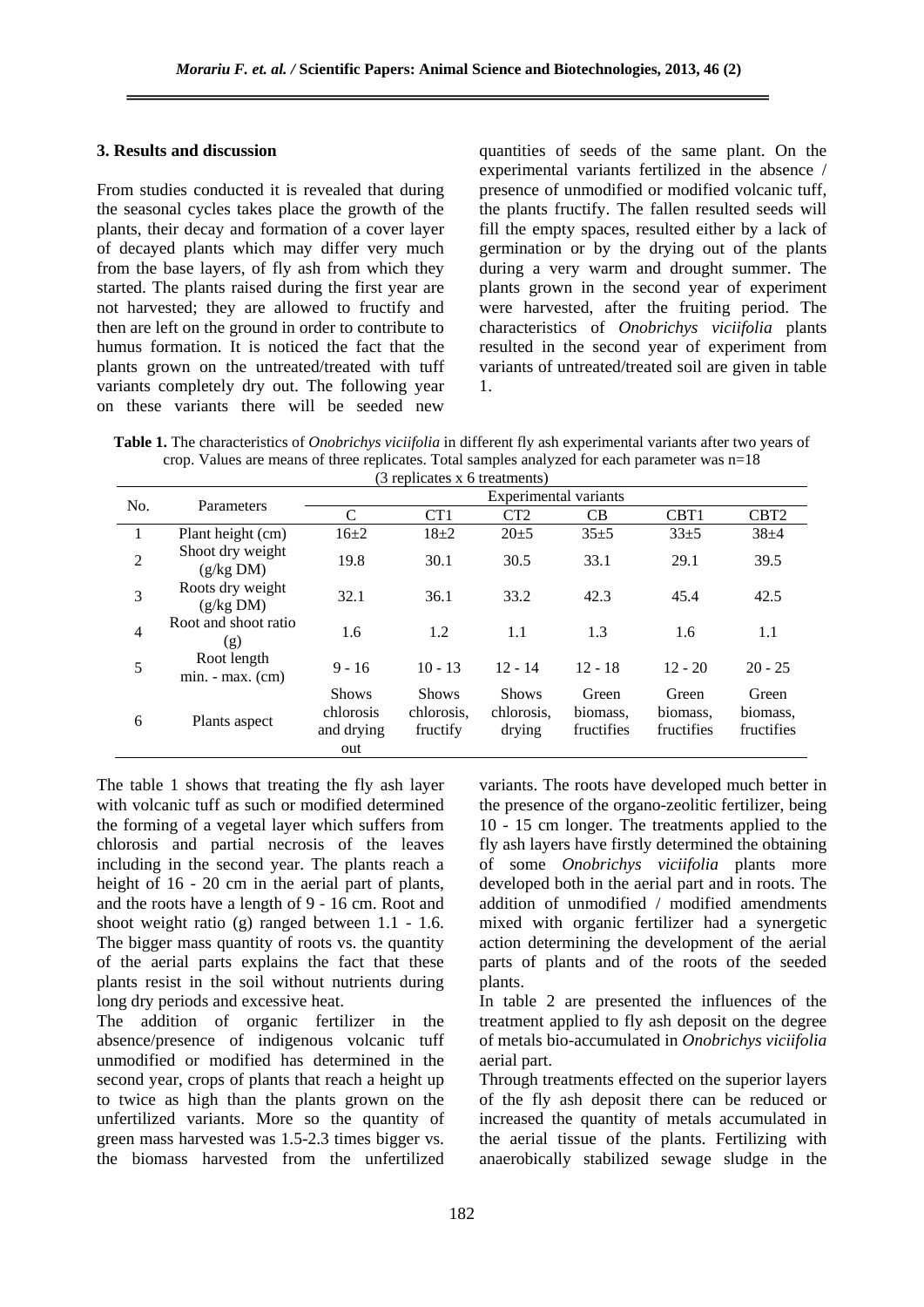absence of volcanic tuff increased the degree of Cr, Cu and Pb accumulation in the tissue of the aerial part of the plants compared to the

accumulation level of similar tissue parts of plants cultivated on unfertilized variants.

**Table 2.** Quantities of metals bio-accumulated in the aerial part of *Onobrichys viciifolia* plants in the second year of vegetation

| No. | Parameters           | Experimental variants |                 |      |       |        |                  |  |
|-----|----------------------|-----------------------|-----------------|------|-------|--------|------------------|--|
|     |                      |                       | CT <sub>1</sub> | CT2  | CВ    | CBT1   | CBT <sub>2</sub> |  |
|     | Chromium $(g/kg DM)$ | 5.1                   | 4.3             | 3.9  | 6.23  | 3.9    | 4.0              |  |
|     | Copper $(g/kg DM)$   | 5                     | 3.5             | 2.4  | 5.5   | 2.6    | 1.5              |  |
|     | Iron $(g/kg D.M.]$   | 700.5                 | 429.2           | 286  | 633.3 | 398.0  | 350              |  |
| 4   | Nickel $(g/kg DM)$   | 5.8                   | 2.1             | 1.96 | 4.7   | 3.4    | 3.5              |  |
|     | Lead $(g/kg DM)$     | 1.5                   | 0.83            | 0.6  | 1.6   | u.d.l. | u.d.l.           |  |
| 6   | Zinc $(g/kg DM)$     | 18.4                  | 21.5            | 20.3 | 23.1  | 23.5   | 25.0             |  |

Therefore the adding of indigenous volcanic tuff unmodified/modified mixed with the fertilizer had determined decreases of the Cr toxic metal quantities between 21-23% and Cu between 48- 70% vs. accumulation from the aerial tissue of the plants grown on the untreated fly ash variants. The combined fertilizer and tuff treatment has determined the reduction of a Pb toxic metal from the aerial tissue of plants under the detectible limit (u.d.l.), so that the crops can be used as fodder.

In the third year of experiment of the seeded *Onobrichys viciifolia* plant there can be noticed the fact that on some variants there are installed invasive plant species from seeds brought by the wind from the neighboring areas; Bird's-foot Trefoil (*Lotus corniculatus)* and yellow sweet (*Melilotus officinalis).* In table 3 is shown the level of vegetation on the experimental variants expressed through the total vegetation coverage parameter.

**Table 3.** Total vegetation coverage on the experimental variants

|                                  | Experimental variants |  |          |          |                     |            |  |
|----------------------------------|-----------------------|--|----------|----------|---------------------|------------|--|
| <b>Parameters</b>                |                       |  |          |          | $^\circ\mathrm{RT}$ |            |  |
| Total vegetation<br>coverage (%) | $10 \pm 1$            |  | $21 + 2$ | $17 + 7$ |                     | $70 \pm 3$ |  |

Of the invasive plants stands with dominant character the species *Lotus corniculatus*. The plants of yellow sweet (*Melilotus officinalis)*, presented a lower share in the invasion process.

Figure 1 presents the percentage of the occupancy degree of the surfaces on the experimental variants with seeded common sainfoin, and invasive Bird's-foot Trefoil (*Lotus corniculatus),* and yellow sweet (*Melilotus officinalis)* plants*.*



**Figure 1.** The degree of occupancy of the surfaces on the experimental variants with seeded *Onobrichys viciifolia* plants, and invasive Bird's-foot Trefoil (*Lotus corniculatus),* and yellow sweet (*Melilotus officinalis)* plants